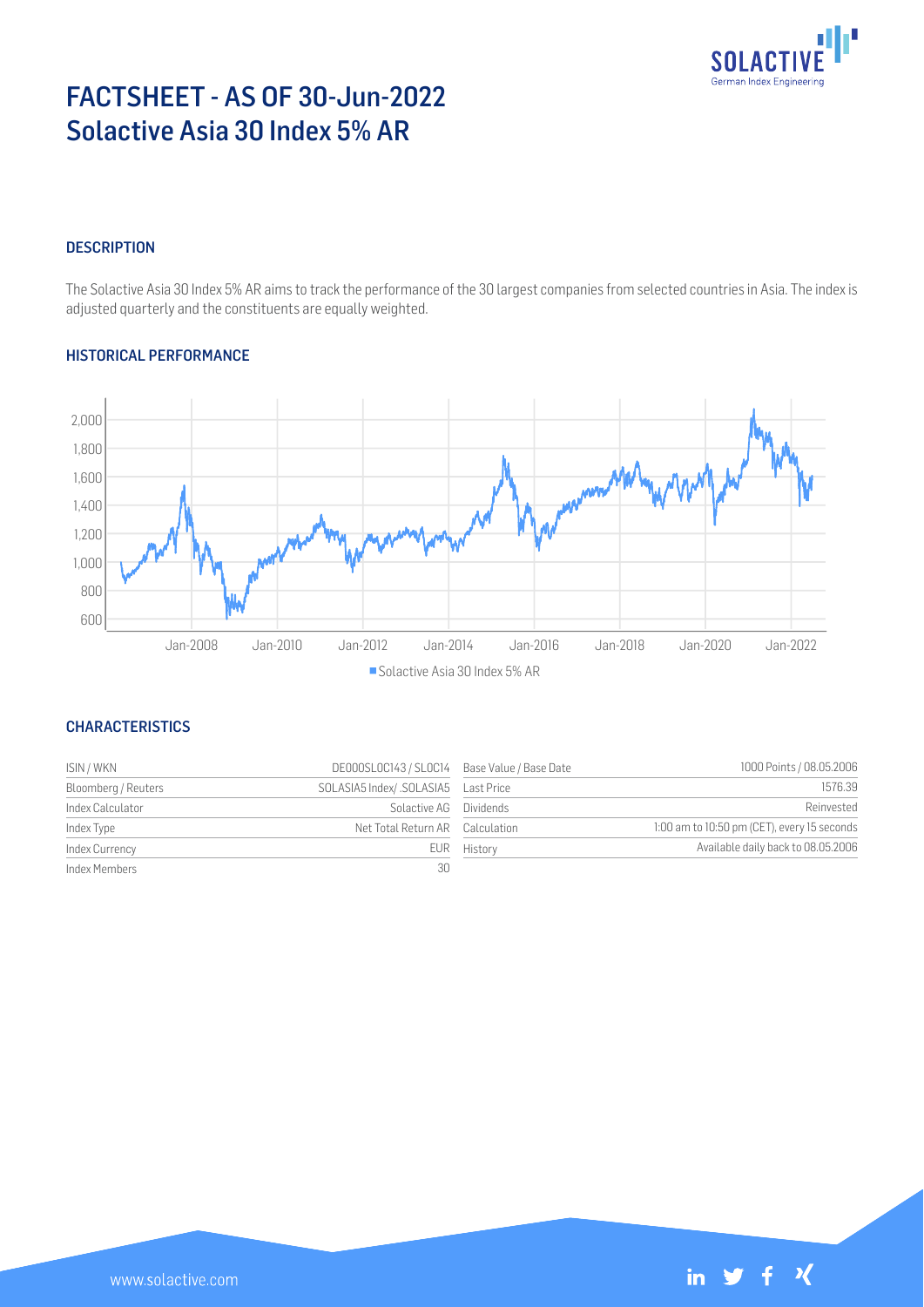

## FACTSHEET - AS OF 30-Jun-2022 Solactive Asia 30 Index 5% AR

## **STATISTICS**

| <b>EUR</b>         | 30D      | 90D       | 180D       | 360D                  | <b>YTD</b> | Since Inception       |
|--------------------|----------|-----------|------------|-----------------------|------------|-----------------------|
| Performance        | 2.07%    | $-1.14%$  | -9.05%     | $-15.25%$             | $-9.05%$   | 57.64%                |
| Performance (p.a.) |          |           |            |                       |            | 2.86%                 |
| Volatility (p.a.)  | 26.96%   | 28.28%    | 28.98%     | 25.37%                | 28.88%     | 22.08%                |
| High               | 1607.56  | 1638.73   | 1766.16    | 1873.50               | 1766.16    | 2076.59               |
| Low                | 1505.83  | 1432.50   | 1392.23    | 1392.23               | 1392.23    | 598.76                |
| Sharpe Ratio*      | 1.07     | $-0.14$   | $-0.58$    | $-0.59$               | $-0.58$    | 0.16                  |
| Max. Drawdown      | $-5.51%$ | $-12.58%$ | $-21.17\%$ | $-25.69%$             | $-21.17%$  | $-61.09%$             |
| VaR 95 \ 99        |          |           |            | $-45.3\%$ \ $-72.7\%$ |            | $-35.6\%$ \ $-64.1\%$ |
| CVaR 95 \ 99       |          |           |            | $-60.6\%$ \ $-80.3\%$ |            | $-53.3\%$ \ $-83.6\%$ |

\* Up to 31 December 2021, ex-post Sharpe ratios use as input for the risk free rate term the London Inter-Bank Offered rates in the respective currencies of the index and at a term equal to the observation period. From 3 J 2022 onwards, Sharpe ratios will be / are calculated using as reference risk free rate input the overnight replacement rate for these currencies, namely SONIA (for GBP), SOFR (for USD) and EURIBOR Overnight (for EUR).

#### COMPOSITION BY CURRENCIES



## COMPOSITION BY COUNTRIES



# TOP COMPONENTS AS OF 30-Jun-2022

| Company                            | Ticker           | Country | Currency   | Index Weight (%) |
|------------------------------------|------------------|---------|------------|------------------|
| WUXI BIOLOGICS CAYMAN INC          | 2269 HK Equity   | KY      | <b>HKD</b> | 4.19%            |
| WULIANGYE YIBIN CO LTD             | 000858 C2 Equity | CN      | <b>CNH</b> | 4.17%            |
| CONTEMPORARY AMPEREX TECHN-A       | 300750 C2 Equity | CN      | CNH        | 4.02%            |
| BAIDU INC-CLASS A                  | 9888 HK Equity   | KY      | <b>HKD</b> | 3.94%            |
| ALIBABA GROUP HOLDING LTD          | 9988 HK Equity   | KY      | <b>HKD</b> | 3.91%            |
| JD.COM INC - CLA                   | 9618 HK Equity   | KY      | <b>HKD</b> | 3.81%            |
| <b>BEIGENE LTD</b>                 | 6160 HK Equity   | KY      | <b>HKD</b> | 3.75%            |
| XIAOMI CORP                        | 1810 HK Equity   | KY      | <b>HKD</b> | 3.68%            |
| KWFICHOW MOUTALCO LTD              | 600519 C1 Equity | CN      | CNH        | 3.68%            |
| HONG KONG EXCHANGES & CLEARING ORD | 388 HK Equity    | НK      | <b>HKD</b> | 3.59%            |